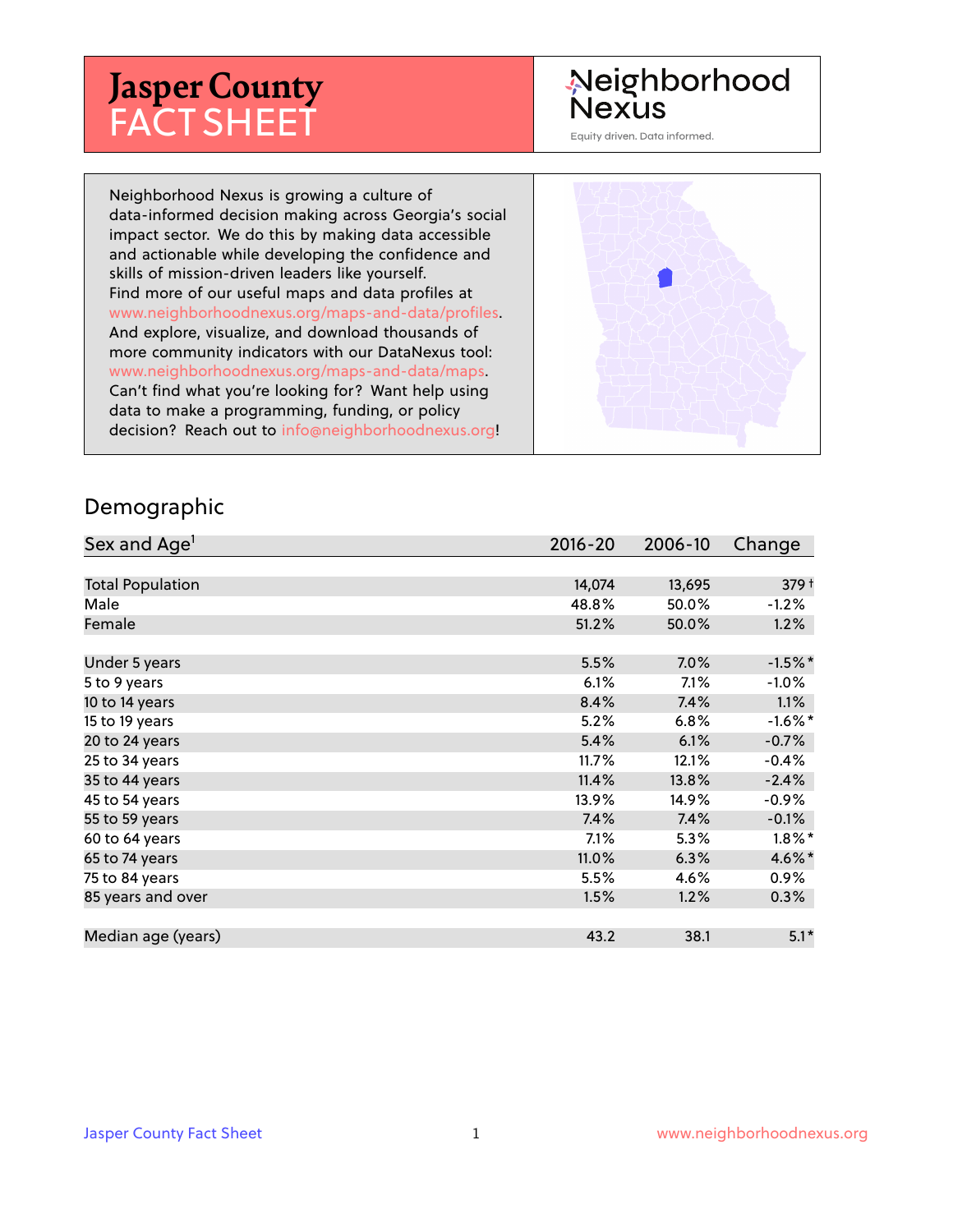# Demographic, continued...

| Race <sup>2</sup>                                   | $2016 - 20$ | 2006-10 | Change     |
|-----------------------------------------------------|-------------|---------|------------|
| <b>Total population</b>                             | 14,074      | 13,695  | 379 +      |
| One race                                            | 98.1%       | 99.4%   | $-1.2%$ *  |
| White                                               | 75.3%       | 74.5%   | 0.8%       |
| <b>Black or African American</b>                    | 19.7%       | 22.5%   | $-2.8%$ *  |
| American Indian and Alaska Native                   | 0.1%        | 0.8%    | $-0.7%$    |
| Asian                                               | 0.2%        | 0.0%    | 0.2%       |
| Native Hawaiian and Other Pacific Islander          | 0.0%        | 0.1%    | $-0.1%$    |
| Some other race                                     | 2.9%        | 1.4%    | $1.5\%$ *  |
| Two or more races                                   | 1.9%        | 0.6%    | $1.2\%$ *  |
| Race alone or in combination with other race(s) $3$ | $2016 - 20$ | 2006-10 | Change     |
| Total population                                    | 14,074      | 13,695  | 379 +      |
| White                                               | 77.1%       | 75.1%   | $2.0\%$ *  |
| <b>Black or African American</b>                    | 20.8%       | 22.9%   | $-2.2%$ *  |
| American Indian and Alaska Native                   | 0.3%        | 1.0%    | $-0.7%$    |
| Asian                                               | 0.5%        | 0.0%    | $0.4\%$ *  |
| Native Hawaiian and Other Pacific Islander          | 0.0%        | 0.1%    | $-0.1%$    |
| Some other race                                     | 3.2%        | 1.4%    | $1.8\%$ *  |
| Hispanic or Latino and Race <sup>4</sup>            | $2016 - 20$ | 2006-10 | Change     |
| <b>Total population</b>                             | 14,074      | 13,695  | 379 +      |
| Hispanic or Latino (of any race)                    | 3.9%        | 3.4%    | $0.5%$ †   |
| Not Hispanic or Latino                              | 96.1%       | 96.6%   | $-0.5%$ †  |
| White alone                                         | 74.3%       | 72.4%   | $1.8\%$ *  |
| Black or African American alone                     | 19.7%       | 22.5%   | $-2.8\%$ * |
| American Indian and Alaska Native alone             | 0.1%        | 0.8%    | $-0.7%$    |
| Asian alone                                         | 0.2%        | 0.0%    | 0.2%       |
| Native Hawaiian and Other Pacific Islander alone    | 0.0%        | 0.1%    | $-0.1%$    |
| Some other race alone                               | 0.0%        | 0.1%    | $-0.1%$    |
| Two or more races                                   | 1.9%        | 0.6%    | $1.2\%$ *  |
| U.S. Citizenship Status <sup>5</sup>                | $2016 - 20$ | 2006-10 | Change     |
| Foreign-born population                             | 310         | 428     | $-118$     |
| Naturalized U.S. citizen                            | 39.0%       | 12.9%   | 26.2%*     |
| Not a U.S. citizen                                  | 61.0%       | 87.1%   | $-26.2%$   |
| Citizen, Voting Age Population <sup>6</sup>         | $2016 - 20$ | 2006-10 | Change     |
|                                                     |             |         |            |
| Citizen, 18 and over population                     | 10,563      | 9,840   | $723*$     |
| Male                                                | 48.3%       | 48.8%   | $-0.5%$    |
| Female                                              | 51.7%       | 51.2%   | 0.5%       |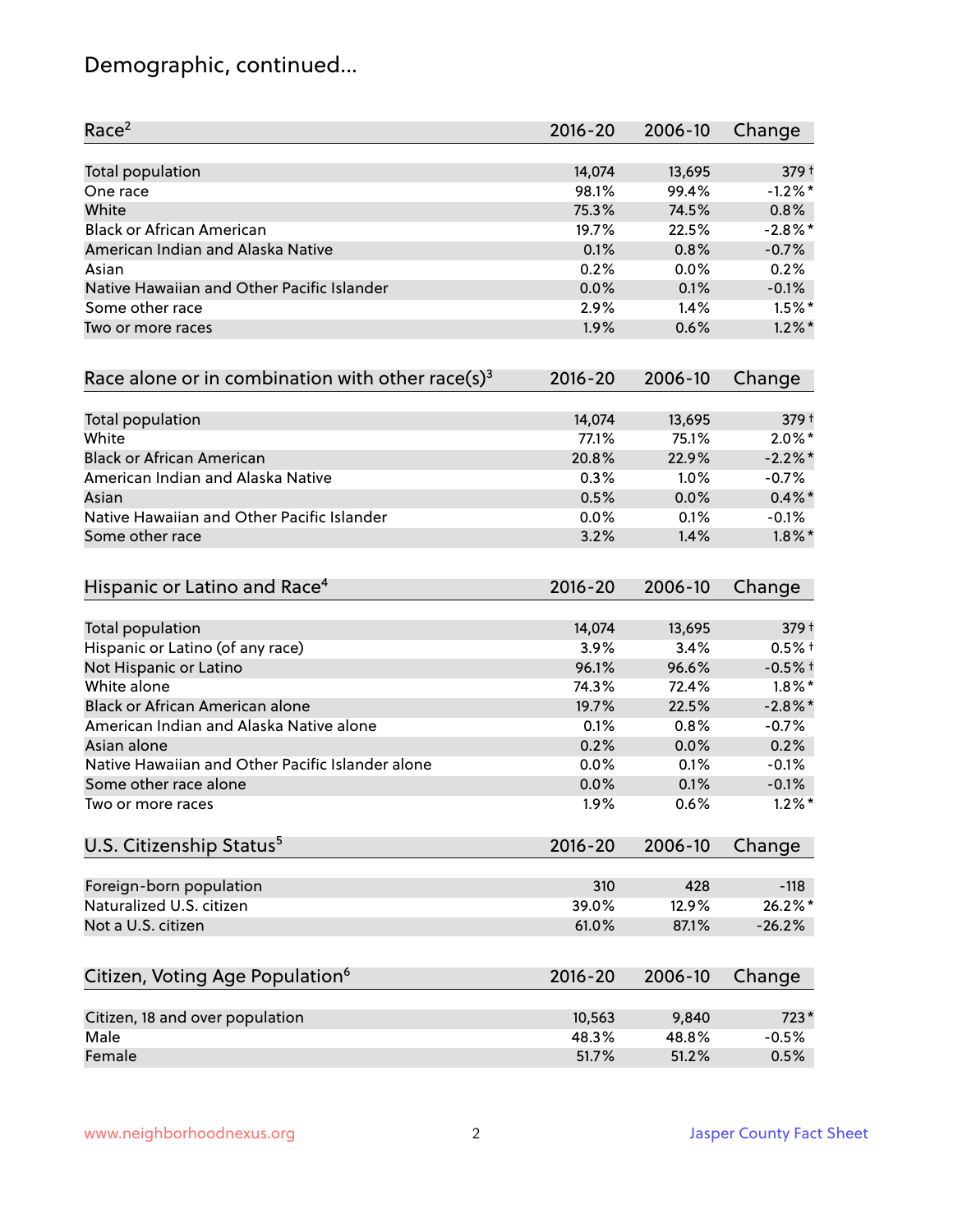#### Economic

| Income <sup>7</sup>                                 | $2016 - 20$ | 2006-10 | Change     |
|-----------------------------------------------------|-------------|---------|------------|
|                                                     |             |         |            |
| All households                                      | 5,326       | 4,998   | 328*       |
| Less than \$10,000                                  | 7.4%        | 10.8%   | $-3.4%$    |
| \$10,000 to \$14,999                                | 4.6%        | 5.2%    | $-0.6%$    |
| \$15,000 to \$24,999                                | 8.4%        | 14.9%   | $-6.5%$ *  |
| \$25,000 to \$34,999                                | 10.9%       | 10.5%   | 0.4%       |
| \$35,000 to \$49,999                                | 17.2%       | 16.6%   | 0.6%       |
| \$50,000 to \$74,999                                | 20.2%       | 22.2%   | $-2.0%$    |
| \$75,000 to \$99,999                                | 13.7%       | 6.9%    | $6.8\%$ *  |
| \$100,000 to \$149,999                              | 10.3%       | 7.8%    | 2.5%       |
| \$150,000 to \$199,999                              | 5.1%        | 1.7%    | $3.4\%$ *  |
| \$200,000 or more                                   | 2.2%        | 3.3%    | $-1.1%$    |
| Median household income (dollars)                   | 52,409      | 42,081  | 10,328*    |
| Mean household income (dollars)                     | 64,475      | 54,412  | 10,063*    |
| With earnings                                       | 73.1%       | 78.7%   | $-5.6\%$ * |
| Mean earnings (dollars)                             | 65,218      | 53,716  | 11,502*    |
| <b>With Social Security</b>                         | 39.1%       | 31.6%   | $7.5\%$ *  |
| Mean Social Security income (dollars)               | 20,242      | 14,337  | 5,905*     |
| With retirement income                              | 20.3%       | 19.7%   | 0.6%       |
| Mean retirement income (dollars)                    | 17,881      | 24,097  | $-6,217$   |
| With Supplemental Security Income                   | 7.3%        | 4.6%    | 2.7%       |
| Mean Supplemental Security Income (dollars)         | 12,073      | 8,161   | 3,912*     |
| With cash public assistance income                  | 1.8%        | 2.0%    | $-0.2%$    |
| Mean cash public assistance income (dollars)        | 2,780       | 1,595   | 1,184      |
| With Food Stamp/SNAP benefits in the past 12 months | 16.1%       | 16.6%   | $-0.5%$    |
|                                                     |             |         |            |
| Families                                            | 4,175       | 3,683   | 492*       |
| Less than \$10,000                                  | 5.9%        | 4.6%    | 1.2%       |
| \$10,000 to \$14,999                                | 3.5%        | 3.2%    | 0.3%       |
| \$15,000 to \$24,999                                | 5.6%        | 15.2%   | $-9.7%$ *  |
| \$25,000 to \$34,999                                | 10.2%       | 7.7%    | 2.5%       |
| \$35,000 to \$49,999                                | 20.0%       | 17.9%   | 2.1%       |
| \$50,000 to \$74,999                                | 19.7%       | 25.5%   | $-5.8%$    |
| \$75,000 to \$99,999                                | 14.9%       | 9.5%    | $5.5%$ *   |
| \$100,000 to \$149,999                              | 11.8%       | 9.6%    | 2.2%       |
| \$150,000 to \$199,999                              | 6.0%        | 2.3%    | $3.7\%$ *  |
| \$200,000 or more                                   | 2.5%        | 4.5%    | $-2.0%$    |
| Median family income (dollars)                      | 57,161      | 52,177  | 4,984      |
| Mean family income (dollars)                        | 69,257      | 63,713  | 5,544      |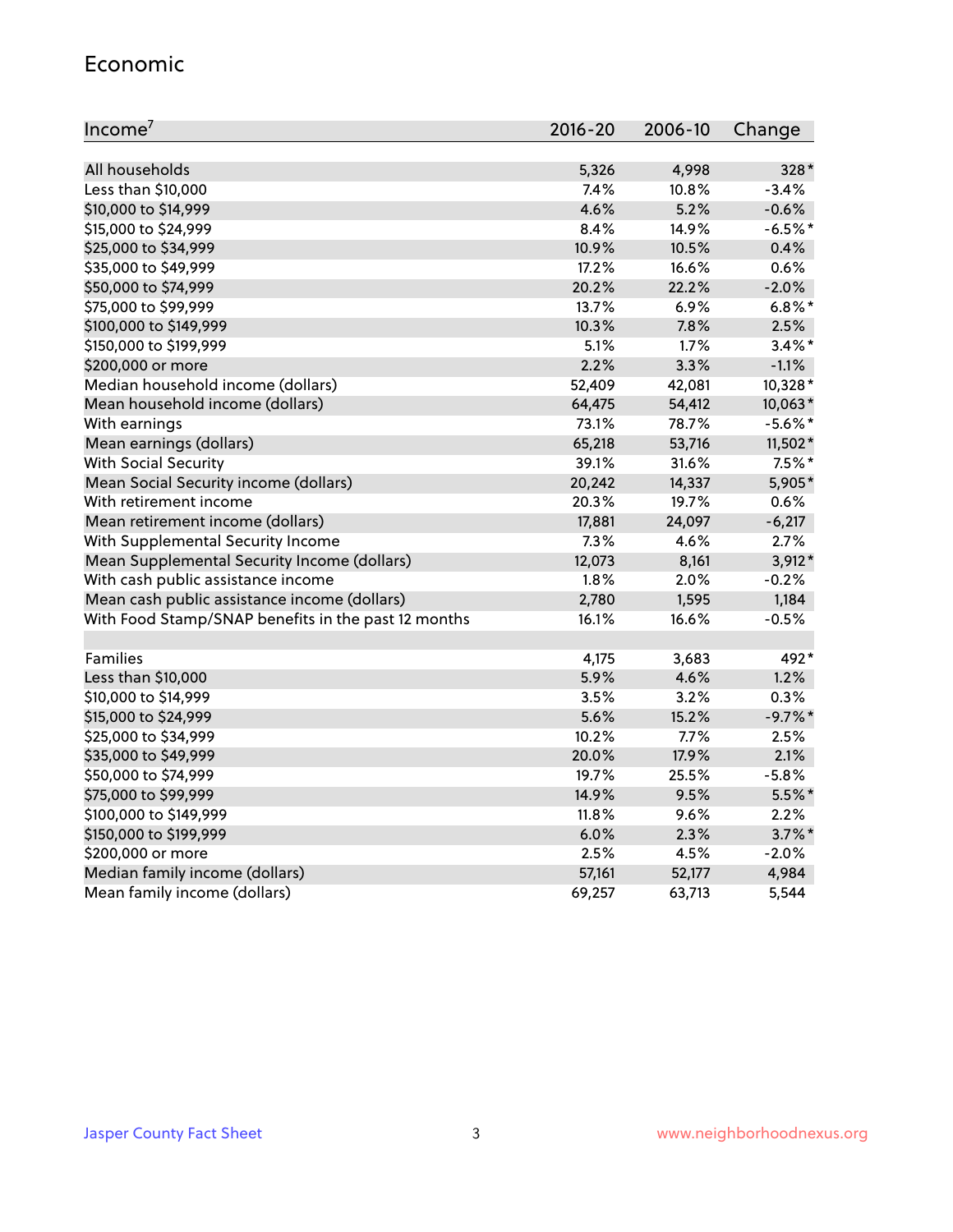### Economic, continued...

| Income, continued <sup>8</sup>                                        | $2016 - 20$ | 2006-10 | Change             |
|-----------------------------------------------------------------------|-------------|---------|--------------------|
|                                                                       |             |         |                    |
| Nonfamily households                                                  | 1,151       | 1,315   | $-164$             |
| Median nonfamily income (dollars)                                     | 27,527      | 21,353  | 6,174              |
| Mean nonfamily income (dollars)                                       | 43,421      | 25,391  | 18,030*            |
| Median earnings for workers (dollars)                                 | 30,797      | 24,610  | $6,187*$           |
| Median earnings for male full-time, year-round workers                | 47,919      | 40,323  | 7,596*             |
| (dollars)                                                             |             |         |                    |
| Median earnings for female full-time, year-round workers<br>(dollars) | 31,542      | 27,491  | 4,051              |
| Per capita income (dollars)                                           | 24,270      | 20,263  | 4,007*             |
|                                                                       |             |         |                    |
| Families and People Below Poverty Level <sup>9</sup>                  | 2016-20     | 2006-10 | Change             |
|                                                                       |             |         |                    |
| <b>All families</b>                                                   | 11.7%       | 13.2%   | $-1.5%$            |
| With related children under 18 years                                  | 17.4%       | 22.0%   | $-4.6%$            |
| With related children under 5 years only                              | 5.7%        | 13.4%   | $-7.7%$            |
| Married couple families                                               | 6.9%        | 7.8%    | $-0.9%$            |
| With related children under 18 years                                  | 10.4%       | 12.7%   | $-2.3%$            |
| With related children under 5 years only                              | 0.0%        | 9.1%    | $-9.1%$            |
| Families with female householder, no husband present                  | 27.8%       | 32.2%   | $-4.4%$            |
| With related children under 18 years                                  | 30.8%       | 41.8%   | $-11.0%$           |
| With related children under 5 years only                              | 8.3%        | 40.7%   | $-32.4%$           |
| All people                                                            | 15.3%       | 19.1%   | $-3.8%$            |
| Under 18 years                                                        | 20.1%       | 28.7%   | $-8.7%$            |
| Related children under 18 years                                       | 19.7%       | 27.9%   | $-8.2%$            |
| Related children under 5 years                                        | 14.9%       | 27.3%   | $-12.5%$           |
| Related children 5 to 17 years                                        | 21.2%       | 28.1%   | $-6.8%$            |
| 18 years and over                                                     | 13.9%       | 15.8%   | $-1.8%$            |
| 18 to 64 years                                                        | 14.6%       | 15.3%   | $-0.7%$            |
| 65 years and over                                                     | 11.6%       | 18.0%   | $-6.4%$            |
| People in families                                                    | 13.1%       | 17.0%   | $-3.9%$            |
| Unrelated individuals 15 years and over                               | 31.5%       | 33.2%   | $-1.8%$            |
|                                                                       |             |         |                    |
| Non-Hispanic white people                                             | 14.8%       | 16.1%   | $-1.3%$            |
| Black or African-American people                                      | 17.1%       | 27.3%   | $-10.2%$           |
| Asian people                                                          | 0.0%        | (X)     | $(X)$ <sup>+</sup> |
| Hispanic or Latino people                                             | 5.6%        | 9.5%    | $-4.0%$            |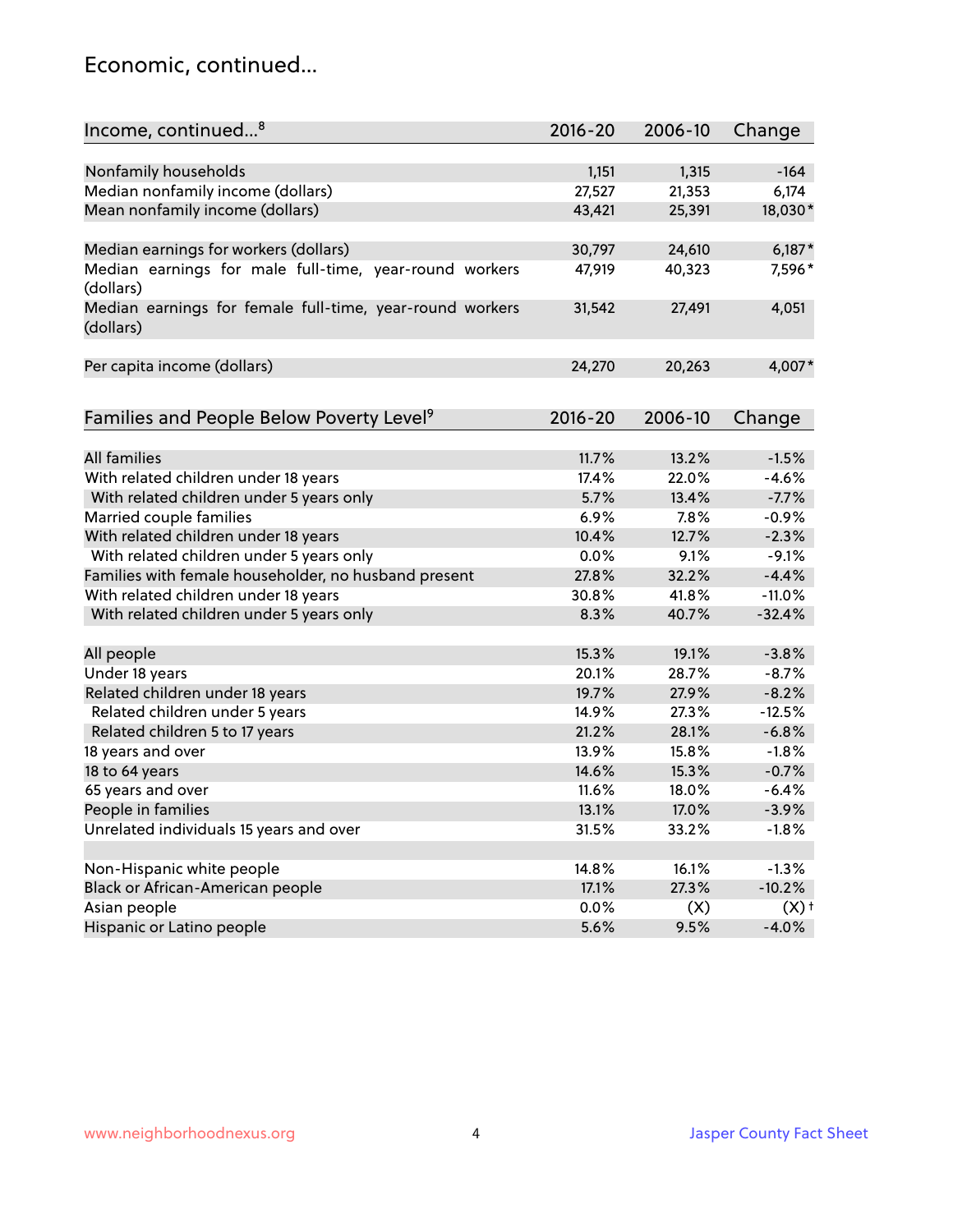# Employment

| Employment Status <sup>10</sup>                                                               | 2010        | 2020    | Change    |
|-----------------------------------------------------------------------------------------------|-------------|---------|-----------|
| In Labor Force                                                                                | 6,756       | 6,873   | 6,873     |
| <b>Unemployment Rate</b>                                                                      | 4.9%        | 11.7%   | $-6.8%$   |
| Industry <sup>11</sup>                                                                        | $2016 - 20$ | 2006-10 | Change    |
|                                                                                               |             |         |           |
| Civilian employed population 16 years and over                                                | 5,835       | 6,036   | $-201$    |
| Agriculture, forestry, fishing and hunting, and mining                                        | 1.0%        | 2.6%    | $-1.6%$   |
| Construction                                                                                  | 12.5%       | 12.4%   | 0.1%      |
| Manufacturing                                                                                 | 14.3%       | 15.6%   | $-1.3%$   |
| Wholesale trade                                                                               | 4.9%        | 3.9%    | 1.0%      |
| Retail trade                                                                                  | 12.1%       | 14.8%   | $-2.7%$   |
| Transportation and warehousing, and utilities                                                 | 9.5%        | 8.9%    | 0.6%      |
| Information                                                                                   | 1.9%        | 0.8%    | $1.1\%$ * |
| Finance and insurance, and real estate and rental and leasing                                 | 3.2%        | 5.2%    | $-2.1%$   |
| Professional, scientific, and management, and administrative<br>and waste management services | 7.9%        | 8.7%    | $-0.8%$   |
| Educational services, and health care and social assistance                                   | 16.4%       | 13.9%   | 2.5%      |
| Arts, entertainment, and recreation, and accommodation and<br>food services                   | 4.7%        | 5.3%    | $-0.5%$   |
| Other services, except public administration                                                  | 7.8%        | 6.0%    | 1.8%      |
| <b>Public administration</b>                                                                  | 3.7%        | 1.9%    | $1.7\%$ * |
| Occupation <sup>12</sup>                                                                      | $2016 - 20$ | 2006-10 | Change    |
|                                                                                               |             |         |           |
| Civilian employed population 16 years and over                                                | 5,835       | 6,036   | $-201$    |
| Management, business, science, and arts occupations                                           | 26.7%       | 21.3%   | $5.4\%$ * |
| Service occupations                                                                           | 17.0%       | 15.6%   | 1.4%      |
| Sales and office occupations                                                                  | 20.7%       | 24.6%   | $-3.9%$   |
| Natural<br>resources,<br>construction,<br>and<br>maintenance<br>occupations                   | 16.6%       | 19.9%   | $-3.4%$   |
| Production, transportation, and material moving occupations                                   | 19.2%       | 18.7%   | 0.5%      |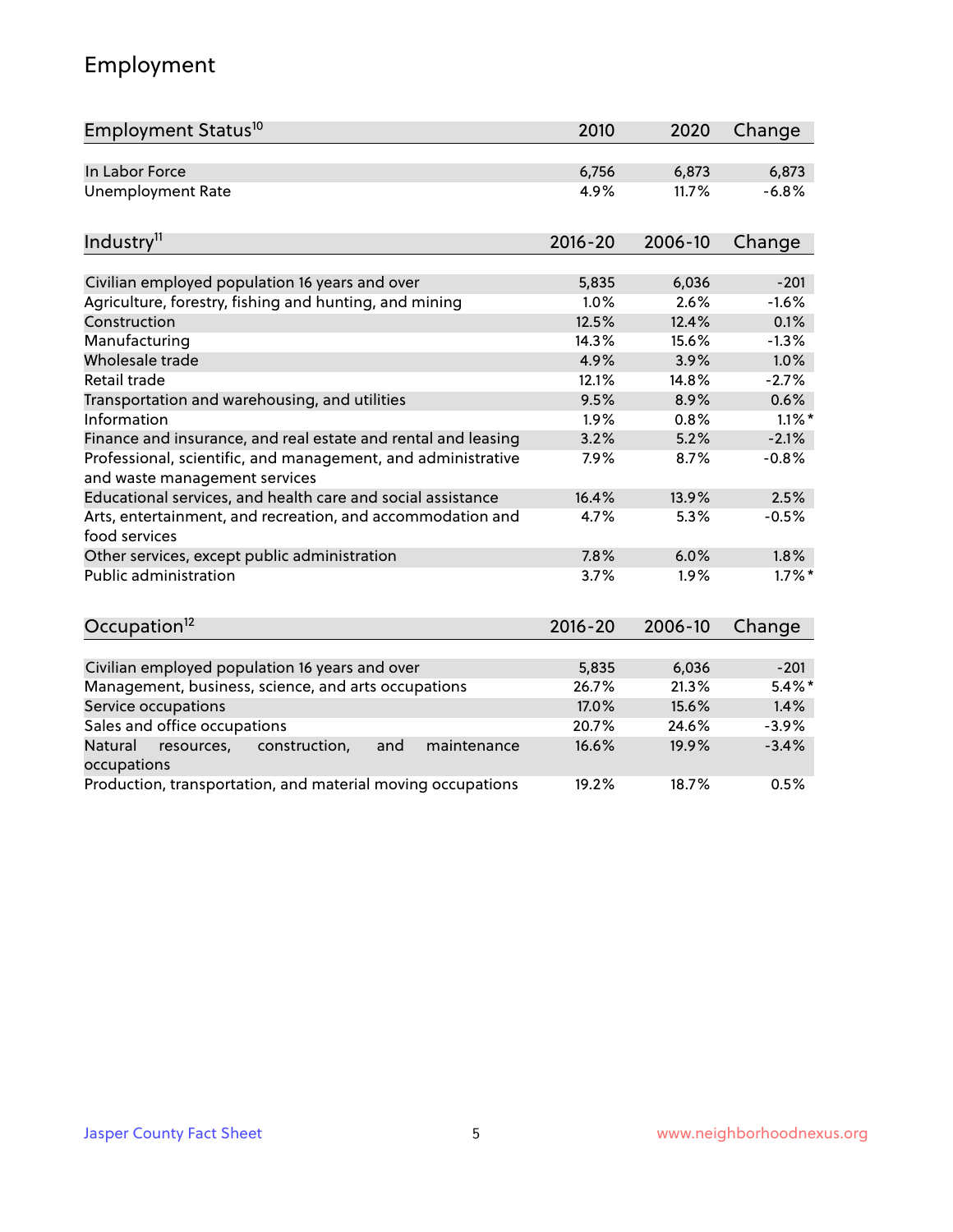# Employment, continued...

| Class of Worker <sup>13</sup>                               | $2016 - 20$    | 2006-10        | Change   |
|-------------------------------------------------------------|----------------|----------------|----------|
| Civilian employed population 16 years and over              | 5,835          | 6,036          | $-201$   |
| Private wage and salary workers                             | 80.9%          | 81.0%          | $-0.2%$  |
| Government workers                                          | 14.7%          | 11.5%          | 3.2%     |
| Self-employed in own not incorporated business workers      | 4.4%           | 7.5%           | $-3.1%$  |
| Unpaid family workers                                       | 0.1%           | 0.0%           | 0.1%     |
|                                                             |                |                |          |
| Job Flows <sup>14</sup>                                     | 2019           | 2010           | Change   |
| Total Jobs in county                                        | 2,368          | 2,059          | 309      |
| Held by residents of county                                 | 49.9%          | 52.7%          | $-2.8%$  |
| Held by non-residents of county                             | 50.1%          | 47.3%          | 2.8%     |
|                                                             |                |                |          |
| Jobs by Industry Sector <sup>15</sup>                       | 2019           | 2010           | Change   |
| Total Jobs in county                                        | 2,368          | 2,059          | 309      |
| Goods Producing sectors                                     | 24.2%          | 31.8%          | $-7.6%$  |
| Trade, Transportation, and Utilities sectors                | 14.1%          | 10.4%          | 3.8%     |
| All Other Services sectors                                  | 61.6%          | 57.8%          | 3.8%     |
|                                                             |                |                |          |
| Total Jobs in county held by county residents               | 1,182          | 1,086          | 96       |
| <b>Goods Producing sectors</b>                              | 25.1%          | 26.9%          | $-1.8%$  |
| Trade, Transportation, and Utilities sectors                | 7.4%           | 5.9%           | 1.6%     |
| All Other Services sectors                                  | 67.4%          | 67.2%          | 0.2%     |
| Jobs by Earnings <sup>16</sup>                              | 2019           | 2010           | Change   |
|                                                             |                |                |          |
| Total Jobs in county                                        | 2,368          | 2,059          | 309      |
| Jobs with earnings \$1250/month or less                     | 29.2%          | 29.8%          | $-0.6%$  |
| Jobs with earnings \$1251/month to \$3333/month             | 40.8%          | 45.1%          | $-4.3%$  |
| Jobs with earnings greater than \$3333/month                | 30.1%          | 25.1%          | 5.0%     |
| Total Jobs in county held by county residents               | 1,182          | 1,086          | 96       |
| Jobs with earnings \$1250/month or less                     | 31.6%          | 37.0%          | $-5.5%$  |
| Jobs with earnings \$1251/month to \$3333/month             | 42.0%          | 44.3%          | $-2.2\%$ |
| Jobs with earnings greater than \$3333/month                | 26.4%          | 18.7%          | 7.7%     |
|                                                             |                |                |          |
| Jobs by Age of Worker <sup>17</sup>                         | 2019           | 2010           | Change   |
|                                                             |                |                | 309      |
| Total Jobs in county<br>Jobs with workers age 29 or younger | 2,368<br>22.8% | 2,059<br>16.4% | 6.4%     |
| Jobs with workers age 30 to 54                              | 52.4%          | 60.4%          | $-7.9%$  |
| Jobs with workers age 55 or older                           | 24.7%          | 23.2%          | 1.5%     |
|                                                             |                |                |          |
| Total Jobs in county held by county residents               | 1,182          | 1,086          | 96       |
| Jobs with workers age 29 or younger                         | 20.2%          | 16.1%          | 4.1%     |
| Jobs with workers age 30 to 54                              | 53.2%          | 56.2%          | $-3.0%$  |
| Jobs with workers age 55 or older                           | 26.6%          | 27.7%          | $-1.2%$  |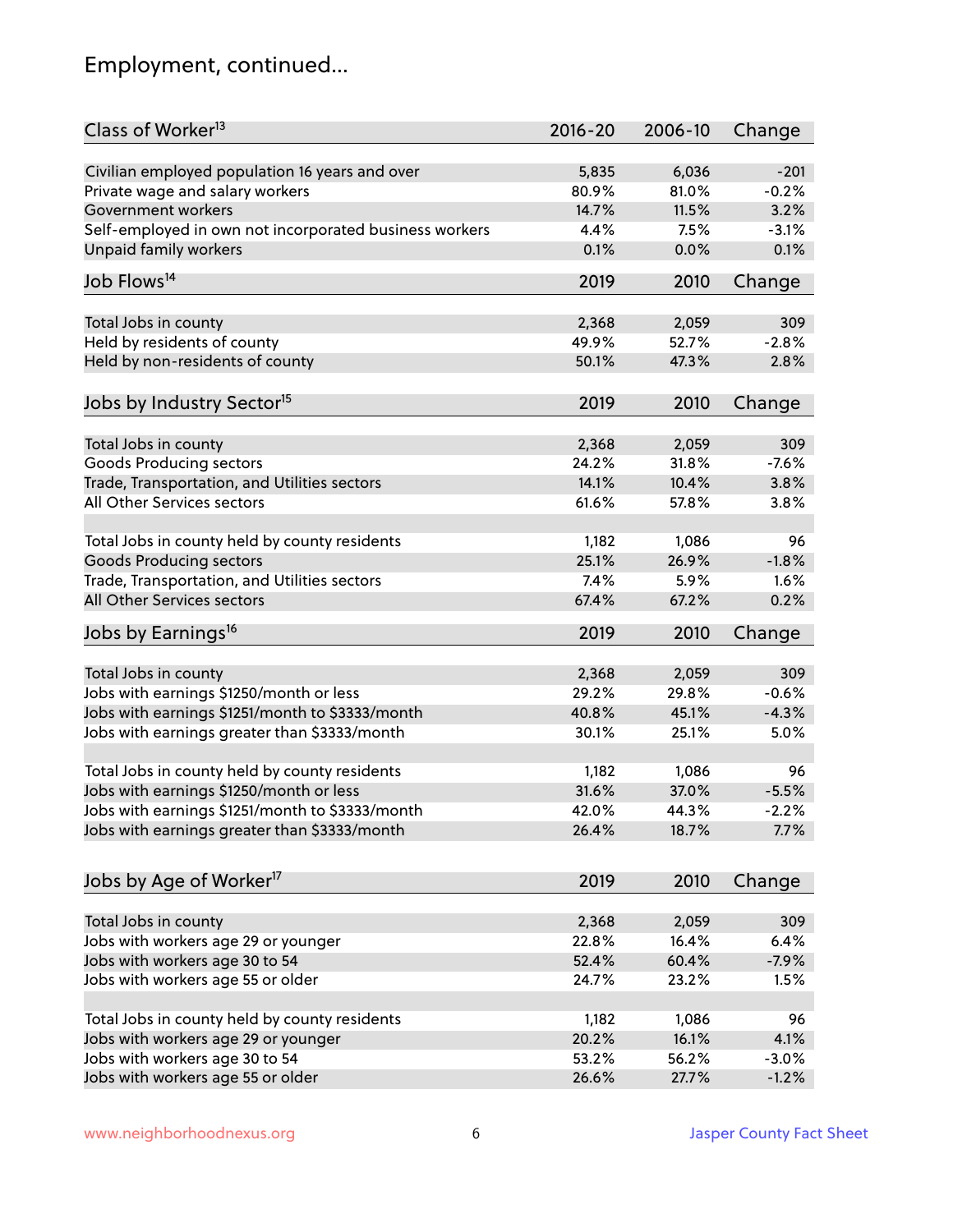### Education

| Early Learning <sup>18</sup>                        |                |                | 2022            |
|-----------------------------------------------------|----------------|----------------|-----------------|
| Licensed Capacity of Early Learning Centers         |                |                | 153             |
| Licenced capacity per 1,000 children ages 0-4       |                |                | 199.5           |
| School Enrollment <sup>19</sup>                     | 2022           | 2010           | Change          |
|                                                     |                |                |                 |
| <b>Enrolled in Public School</b>                    | 2,364          | 2,220          | 144             |
| White<br><b>Black or African-American</b>           | 66.9%<br>18.8% | 63.2%<br>27.7% | 3.7%<br>$-8.9%$ |
| Asian                                               | 0.1%           | 0.0%           | 0.1%            |
| <b>Native American</b>                              | 0.0%           | 0.0%           | 0.0%            |
| Pacific Islander                                    | 0.0%           | 0.0%           | 0.0%            |
| <b>Biracial or Multi-Racial</b>                     | 5.1%           | 3.0%           | 2.1%            |
| Hispanic or Latino                                  | 9.0%           | 5.5%           | 3.5%            |
| Georgia Milestones: 3rd Grade Reading <sup>20</sup> |                |                | 2019            |
|                                                     |                |                |                 |
| <b>Number of Students Tested</b>                    |                |                | 166             |
| Proficient or Distinguished                         |                |                | 28.3%           |
| Georgia Milestones: 8th Grade Math <sup>21</sup>    |                |                | 2019            |
| <b>Number of Students Tested</b>                    |                |                | 184             |
| Proficient or Distinguished                         |                |                | 40.8%           |
| Graduation Rates <sup>22</sup>                      | 2021           | 2012           | Change          |
|                                                     |                |                |                 |
| Cohort                                              | 163            | 144            | 19              |
| <b>High School Graduation Rate</b>                  | 88.3%          | 75.7%          | 12.6%           |
| Educational Attainment <sup>23</sup>                | $2016 - 20$    | 2006-10        | Change          |
|                                                     |                |                |                 |
| Population 25 years and over                        | 9,777          | 8,994          | 783*            |
| Less than 9th grade                                 | 4.6%           | 5.8%           | $-1.2%$         |
| 9th to 12th grade, no diploma                       | 10.3%          | 15.9%          | $-5.6\%$ *      |
| High school graduate (includes equivalency)         | 42.1%          | 40.8%          | 1.3%            |
| Some college, no degree                             | 20.3%          | 18.4%          | 1.9%            |
| Associate's degree                                  | 8.1%           | 5.8%           | 2.3%            |
| Bachelor's degree                                   | 9.5%           | 7.6%           | 1.8%            |
| Graduate or professional degree                     | 5.1%           | 5.6%           | $-0.5%$         |
| Percent high school graduate or higher              | 85.1%          | 78.3%          | 6.8%            |
| Percent bachelor's degree or higher                 | 14.6%          | 13.3%          | 1.3%            |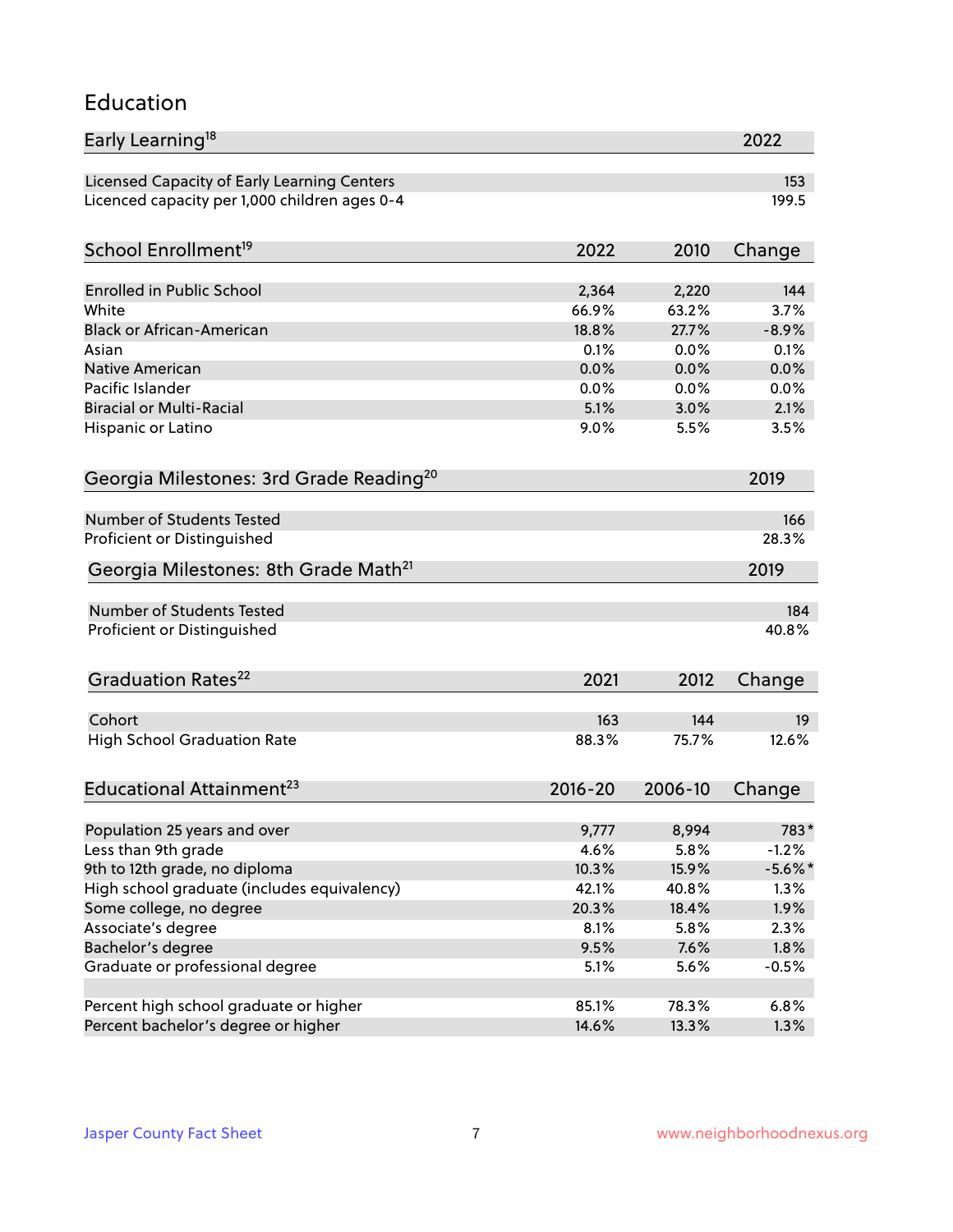### Housing

| Households by Type <sup>24</sup>                     | 2016-20     | 2006-10 | Change    |
|------------------------------------------------------|-------------|---------|-----------|
|                                                      |             |         |           |
| Total households                                     | 5,326       | 4,998   | 328*      |
| Family households (families)                         | 78.4%       | 73.7%   | 4.7%      |
| With own children under 18 years                     | 30.2%       | 28.6%   | 1.7%      |
| Married-couple family                                | 57.5%       | 52.8%   | 4.7%      |
| With own children of the householder under 18 years  | 20.9%       | 17.4%   | 3.5%      |
| Male householder, no wife present, family            | 5.9%        | 7.5%    | $-1.7%$   |
| With own children of the householder under 18 years  | 2.2%        | 4.4%    | $-2.2%$   |
| Female householder, no husband present, family       | 15.0%       | 13.3%   | 1.7%      |
| With own children of the householder under 18 years  | 7.2%        | 6.8%    | 0.4%      |
| Nonfamily households                                 | 21.6%       | 26.3%   | $-4.7%$   |
| Householder living alone                             | 17.9%       | 22.6%   | $-4.7%$   |
| 65 years and over                                    | 7.8%        | 9.1%    | $-1.3%$   |
|                                                      |             |         |           |
| Households with one or more people under 18 years    | 37.7%       | 33.9%   | 3.8%      |
| Households with one or more people 65 years and over | 34.4%       | 24.7%   | $9.6\%$ * |
|                                                      |             |         |           |
| Average household size                               | 2.63        | 2.73    | $-0.10$   |
| Average family size                                  | 2.90        | 3.22    | $-0.31$   |
|                                                      |             |         |           |
| Housing Occupancy <sup>25</sup>                      | 2016-20     | 2006-10 | Change    |
|                                                      |             |         |           |
| Total housing units                                  | 6,497       | 6,073   | 424*      |
| Occupied housing units                               | 82.0%       | 82.3%   | $-0.3%$   |
| Vacant housing units                                 | 18.0%       | 17.7%   | 0.3%      |
|                                                      |             |         |           |
| Homeowner vacancy rate                               | 1.7         | 3.5     | $-1.8$    |
| Rental vacancy rate                                  | 4.7         | 1.1     | $3.6*$    |
|                                                      |             |         |           |
| Units in Structure <sup>26</sup>                     | $2016 - 20$ | 2006-10 |           |
|                                                      |             |         | Change    |
| Total housing units                                  | 6,497       | 6,073   | $424*$    |
| 1-unit, detached                                     | 79.6%       | 78.4%   | 1.2%      |
| 1-unit, attached                                     | 0.2%        | 1.3%    | $-1.1%$   |
| 2 units                                              | 1.6%        | 1.1%    | 0.5%      |
| 3 or 4 units                                         | 0.2%        | 0.8%    | $-0.5%$   |
| 5 to 9 units                                         | 0.6%        | 0.4%    | 0.1%      |
| 10 to 19 units                                       |             |         |           |
|                                                      | 0.0%        | 0.1%    | $-0.1%$   |
| 20 or more units                                     | 0.1%        | 0.5%    | $-0.4%$   |
| Mobile home                                          | 17.6%       | 17.3%   | 0.3%      |
| Boat, RV, van, etc.                                  | 0.0%        | 0.0%    | 0.0%      |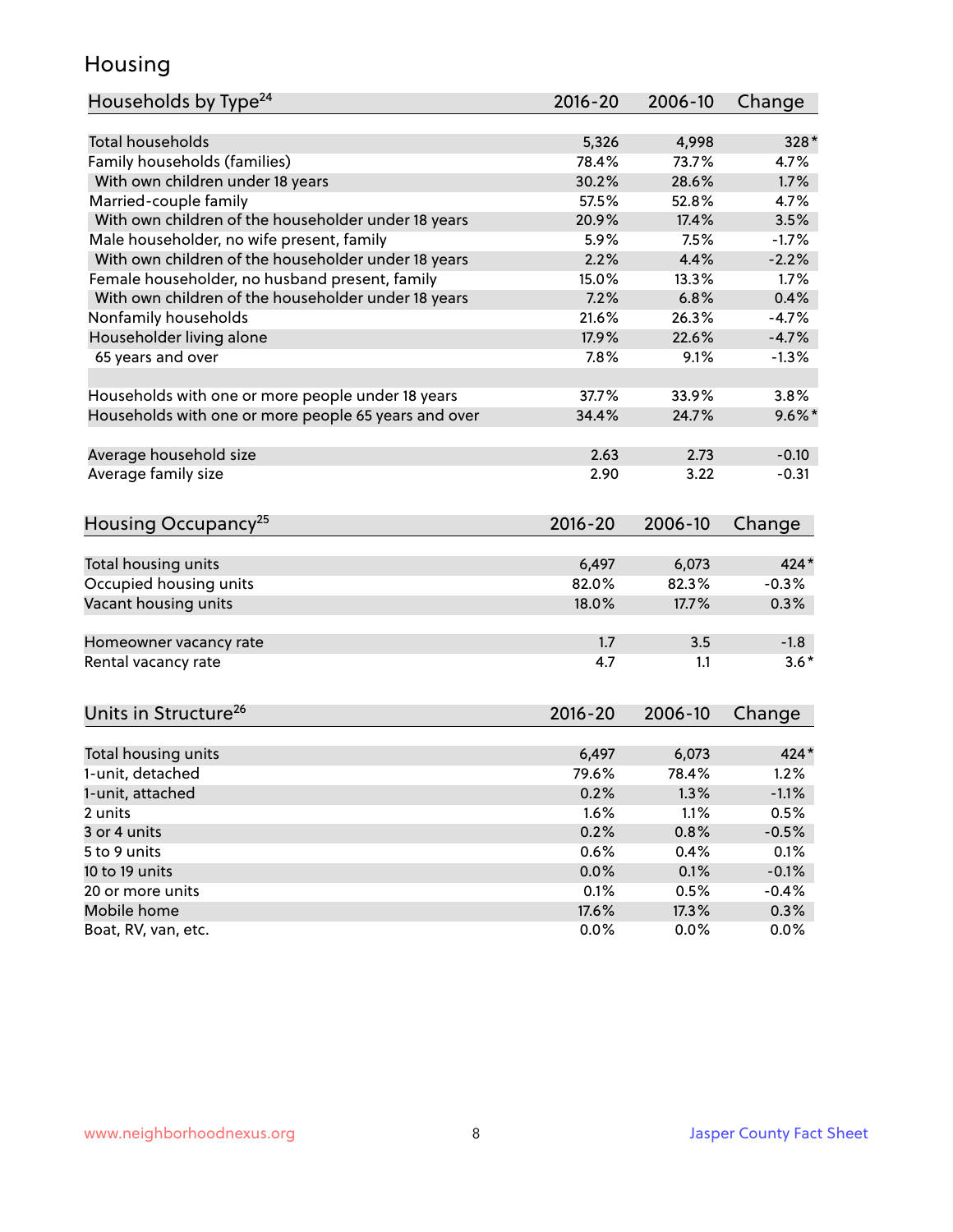# Housing, Continued...

| Year Structure Built <sup>27</sup>             | 2016-20     | 2006-10 | Change     |
|------------------------------------------------|-------------|---------|------------|
| Total housing units                            | 6,497       | 6,073   | $424*$     |
| Built 2014 or later                            | 1.8%        | (X)     | (X)        |
| Built 2010 to 2013                             | 0.5%        | (X)     | (X)        |
| Built 2000 to 2009                             | 24.2%       | 19.8%   | 4.4%       |
| Built 1990 to 1999                             | 19.3%       | 22.4%   | $-3.1%$    |
| Built 1980 to 1989                             | 17.2%       | 19.9%   | $-2.7%$    |
| Built 1970 to 1979                             | 11.5%       | 10.0%   | 1.5%       |
| Built 1960 to 1969                             | 7.7%        | 7.4%    | 0.3%       |
| Built 1950 to 1959                             | 5.6%        | 7.3%    | $-1.7%$    |
| Built 1940 to 1949                             | 1.9%        | 2.0%    | $-0.1%$    |
| Built 1939 or earlier                          | 10.3%       | 11.2%   | $-0.9%$    |
| Housing Tenure <sup>28</sup>                   | $2016 - 20$ | 2006-10 | Change     |
|                                                |             |         |            |
| Occupied housing units                         | 5,326       | 4,998   | 328*       |
| Owner-occupied                                 | 80.0%       | 70.5%   | $9.5%$ *   |
| Renter-occupied                                | 20.0%       | 29.5%   | $-9.5%$ *  |
| Average household size of owner-occupied unit  | 2.63        | 2.84    | $-0.22$    |
| Average household size of renter-occupied unit | 2.61        | 2.44    | $0.17*$    |
| Residence 1 Year Ago <sup>29</sup>             | $2016 - 20$ | 2006-10 | Change     |
| Population 1 year and over                     | 14,024      | 13,415  | 609*       |
| Same house                                     | 92.6%       | 86.1%   | $6.5%$ *   |
| Different house in the U.S.                    | 7.4%        | 13.6%   | $-6.2\%$ * |
| Same county                                    | 4.2%        | 6.4%    | $-2.2%$    |
| Different county                               | 3.2%        | 7.2%    | $-4.0%$    |
| Same state                                     | 2.6%        | 6.4%    | $-3.8%$    |
| Different state                                | 0.5%        | 0.8%    | $-0.3%$    |
| Abroad                                         | 0.0%        | 0.3%    | $-0.3%$    |
| Value of Housing Unit <sup>30</sup>            | 2016-20     | 2006-10 | Change     |
|                                                |             |         |            |
| Owner-occupied units                           | 4,261       | 3,522   | 739*       |
| Less than \$50,000                             | 12.4%       | 10.8%   | 1.7%       |
| \$50,000 to \$99,999                           | 20.7%       | 27.2%   | $-6.5%$    |
| \$100,000 to \$149,999                         | 19.1%       | 19.6%   | $-0.5%$    |
| \$150,000 to \$199,999                         | 19.7%       | 11.3%   | $8.4\%$ *  |
| \$200,000 to \$299,999                         | 14.0%       | 11.4%   | 2.6%       |
| \$300,000 to \$499,999                         | 12.2%       | 13.5%   | $-1.3%$    |
| \$500,000 to \$999,999                         | 0.7%        | 6.1%    | $-5.4\%$ * |
| \$1,000,000 or more                            | 1.1%        | 0.0%    | 1.1%       |
| Median (dollars)                               | 145,000     | 121,800 | 23,200*    |
| Mortgage Status <sup>31</sup>                  | $2016 - 20$ | 2006-10 | Change     |
| Owner-occupied units                           | 4,261       | 3,522   | 739*       |
| Housing units with a mortgage                  | 58.9%       | 64.7%   | $-5.8%$    |
| Housing units without a mortgage               | 41.1%       | 35.3%   | 5.8%       |
|                                                |             |         |            |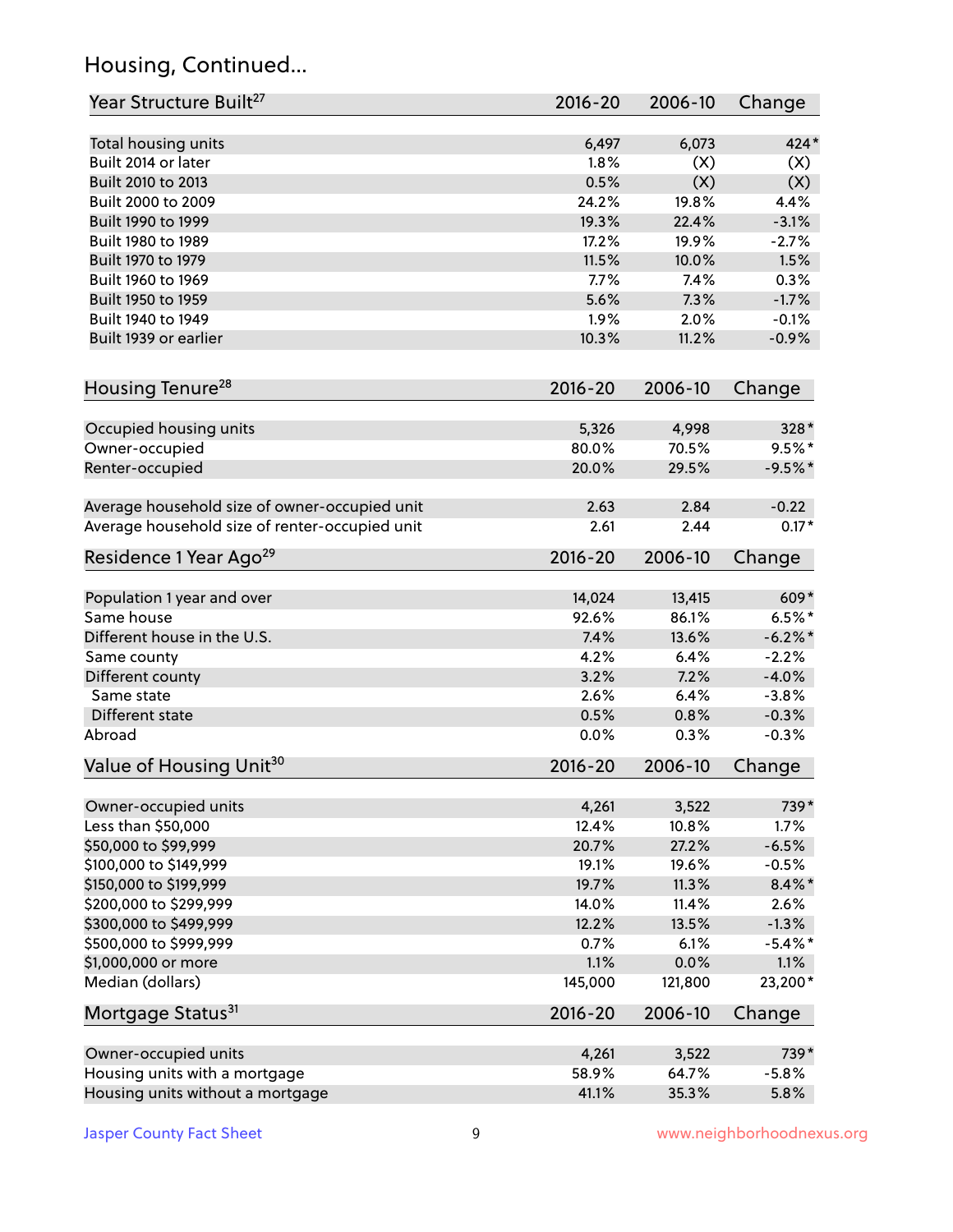# Housing, Continued...

| Selected Monthly Owner Costs <sup>32</sup>                                          | 2016-20       | 2006-10       | Change    |
|-------------------------------------------------------------------------------------|---------------|---------------|-----------|
|                                                                                     |               |               | 231       |
| Housing units with a mortgage<br>Less than \$300                                    | 2,510<br>0.0% | 2,279<br>0.0% | 0.0%      |
| \$300 to \$499                                                                      | 2.9%          | 2.8%          | 0.1%      |
| \$500 to \$999                                                                      | 28.8%         | 29.6%         | $-0.8%$   |
| \$1,000 to \$1,499                                                                  | 41.8%         | 36.3%         | 5.4%      |
| \$1,500 to \$1,999                                                                  | 15.9%         | 16.1%         | $-0.1%$   |
| \$2,000 to \$2,999                                                                  | 8.0%          | 13.9%         | $-5.8%$   |
| \$3,000 or more                                                                     | 2.6%          | 1.4%          | 1.3%      |
| Median (dollars)                                                                    |               |               | $-49$     |
|                                                                                     | 1,138         | 1,187         |           |
| Housing units without a mortgage                                                    | 1,751         | 1,243         | $508*$    |
| Less than \$150                                                                     | 2.3%          | 1.9%          | 0.4%      |
| \$150 to \$249                                                                      | 8.2%          | 11.9%         | $-3.7%$   |
| \$250 to \$349                                                                      | 17.8%         | 24.1%         | $-6.4%$   |
| \$350 to \$499                                                                      | 30.2%         | 24.1%         | 6.1%      |
| \$500 to \$699                                                                      | 28.3%         | 20.9%         | 7.4%      |
| \$700 or more                                                                       | 13.2%         | 17.1%         | $-3.8%$   |
| Median (dollars)                                                                    | 424           | 436           | $-12$     |
| Selected Monthly Owner Costs as a Percentage of<br>Household Income <sup>33</sup>   | $2016 - 20$   | 2006-10       | Change    |
| Housing units with a mortgage (excluding units where<br>SMOCAPI cannot be computed) | 2,459         | 2,279         | 180       |
| Less than 20.0 percent                                                              | 44.0%         | 36.3%         | 7.8%      |
| 20.0 to 24.9 percent                                                                | 13.8%         | 14.5%         | $-0.7%$   |
| 25.0 to 29.9 percent                                                                | 13.3%         | 10.5%         | 2.9%      |
| 30.0 to 34.9 percent                                                                | 6.4%          | 10.2%         | $-3.8%$   |
| 35.0 percent or more                                                                | 22.4%         | 28.5%         | $-6.2%$   |
| Not computed                                                                        | 51            | 0             | 51        |
| Housing unit without a mortgage (excluding units where                              | 1,705         | 1,237         | $468*$    |
| SMOCAPI cannot be computed)                                                         |               |               |           |
| Less than 10.0 percent                                                              | 46.6%         | 32.6%         | 14.0%*    |
| 10.0 to 14.9 percent                                                                | 14.3%         | 23.8%         | $-9.5%$   |
| 15.0 to 19.9 percent                                                                | 15.5%         | 12.3%         | 3.2%      |
| 20.0 to 24.9 percent                                                                | 5.7%          | 7.7%          | $-2.0%$   |
| 25.0 to 29.9 percent                                                                | 3.5%          | 5.1%          | $-1.6%$   |
| 30.0 to 34.9 percent                                                                | 8.0%          | 2.5%          | $5.5\%$ * |
| 35.0 percent or more                                                                | 6.6%          | 16.1%         | $-9.5%$ * |
| Not computed                                                                        | 46            | 6             | 40*       |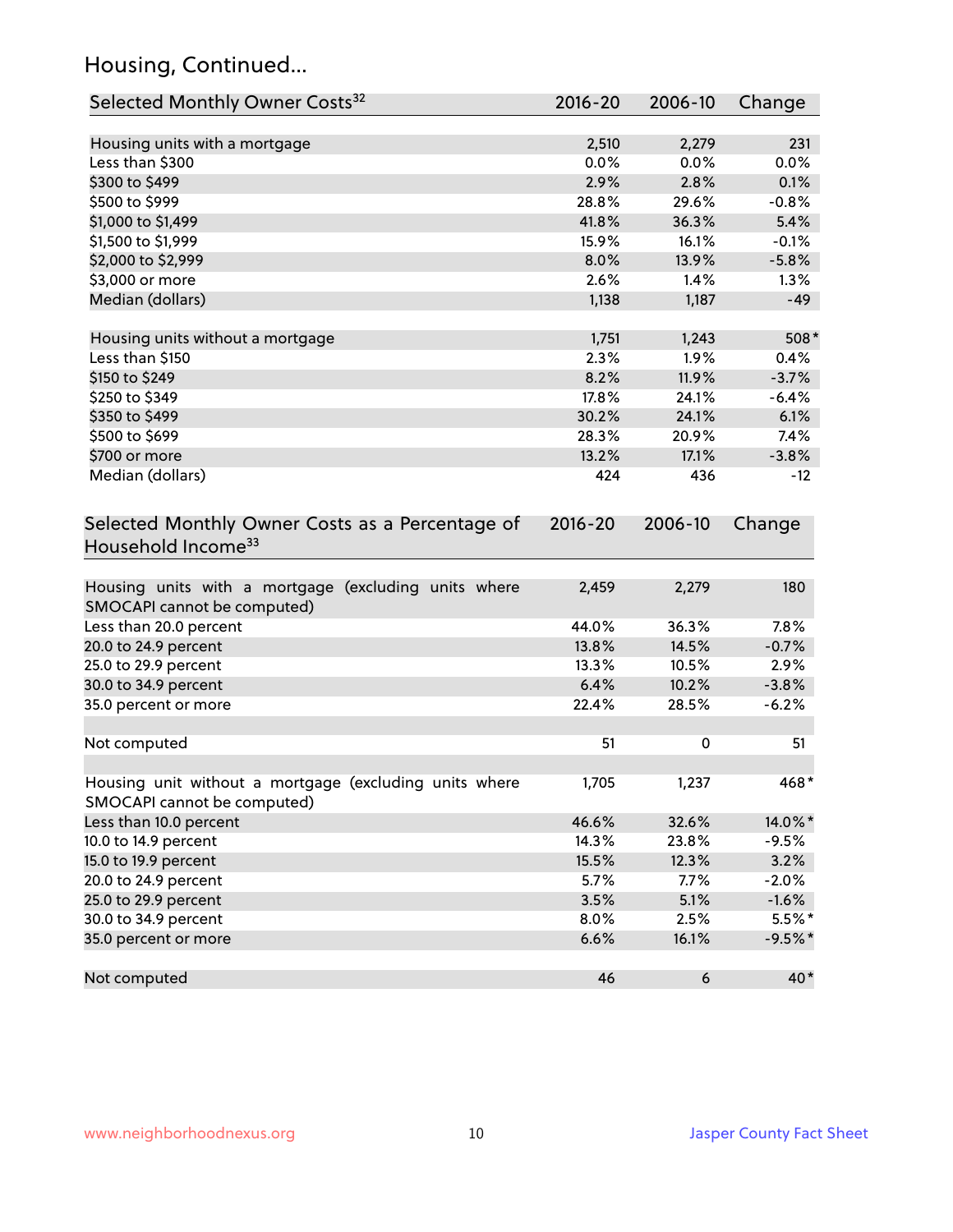# Housing, Continued...

| Gross Rent <sup>34</sup>                                                       | 2016-20     | 2006-10 | Change      |
|--------------------------------------------------------------------------------|-------------|---------|-------------|
|                                                                                |             |         |             |
| Occupied units paying rent                                                     | 891         | 1,163   | $-272$      |
| Less than \$200                                                                | 5.7%        | 3.6%    | 2.1%        |
| \$200 to \$499                                                                 | 12.9%       | 24.6%   | $-11.7%$    |
| \$500 to \$749                                                                 | 10.4%       | 34.7%   | $-24.3\%$ * |
| \$750 to \$999                                                                 | 41.4%       | 28.0%   | 13.4%       |
| \$1,000 to \$1,499                                                             | 21.1%       | 6.6%    | 14.5%       |
| \$1,500 to \$1,999                                                             | 8.4%        | 2.4%    | $6.0\%$ *   |
| \$2,000 or more                                                                | 0.0%        | 0.0%    | $0.0\%$     |
| Median (dollars)                                                               | 926         | 676     | $250*$      |
| No rent paid                                                                   | 174         | 313     | $-139$      |
| Gross Rent as a Percentage of Household Income <sup>35</sup>                   | $2016 - 20$ | 2006-10 | Change      |
| Occupied units paying rent (excluding units where GRAPI<br>cannot be computed) | 891         | 1,111   | $-220$      |
| Less than 15.0 percent                                                         | 17.4%       | 9.4%    | 8.0%        |
| 15.0 to 19.9 percent                                                           | 10.9%       | 14.0%   | $-3.1%$     |
| 20.0 to 24.9 percent                                                           | 23.5%       | 12.5%   | 10.9%       |
| 25.0 to 29.9 percent                                                           | 10.2%       | 13.3%   | $-3.1%$     |
| 30.0 to 34.9 percent                                                           | 2.4%        | 4.1%    | $-1.8%$     |
| 35.0 percent or more                                                           | 35.7%       | 46.7%   | $-11.0%$    |
| Not computed                                                                   | 174         | 365     | $-191$      |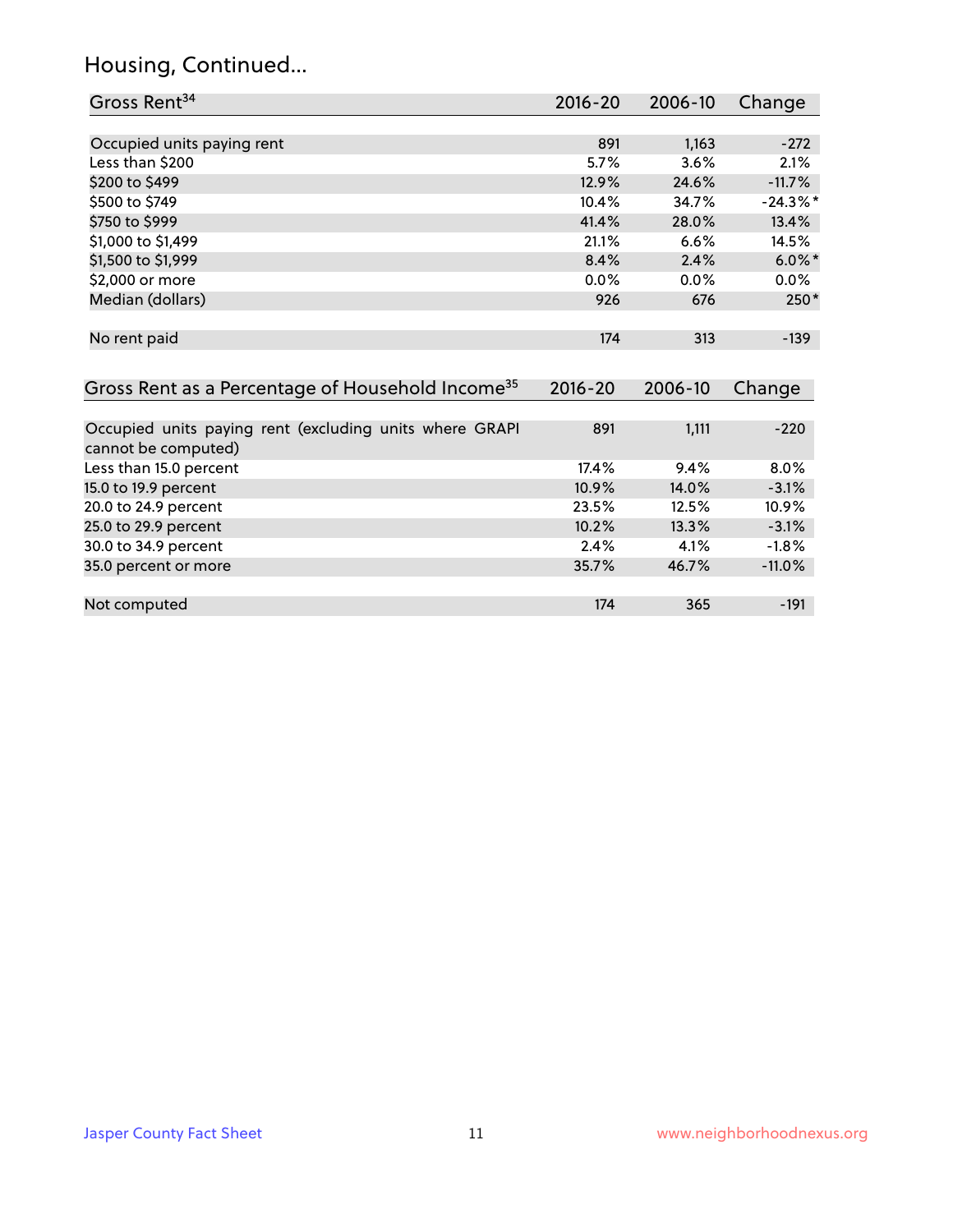# Community Involvement

| Voter Registration and Turnout <sup>36</sup> | 2020   |
|----------------------------------------------|--------|
|                                              |        |
| Active registered voters                     | 10,305 |
| Number voted in Presidential election        | 7.566  |
| Percent voted in Presidential election       | 73.4%  |

# Transportation

| Commuting to Work <sup>37</sup>           | $2016 - 20$ | 2006-10 | Change     |
|-------------------------------------------|-------------|---------|------------|
|                                           |             |         |            |
| Workers 16 years and over                 | 5,741       | 5,867   | -126       |
| Car, truck, or van - drove alone          | 83.6%       | 72.3%   | $11.3\%$ * |
| Car, truck, or van - carpooled            | 9.6%        | 20.5%   | $-10.9%$ * |
| Public transportation (excluding taxicab) | 0.2%        | 0.6%    | $-0.4%$    |
| Walked                                    | 0.7%        | 0.2%    | $0.5%$ *   |
| Other means                               | 2.4%        | $2.9\%$ | $-0.5%$    |
| Worked at home                            | 3.5%        | 3.5%    | $-0.0%$    |
|                                           |             |         |            |
| Mean travel time to work (minutes)        | 35.7        | 35.9    | $-0.2$     |
|                                           |             |         |            |
| Vehicles Available <sup>38</sup>          | $2016 - 20$ | 2006-10 | Change     |
|                                           |             |         |            |
| Occupied housing units                    | 5,326       | 4,998   | $328*$     |
| No vehicles available                     | 3.2%        | 6.5%    | $-3.3%$    |
| 1 vehicle available                       | 25.0%       | 27.9%   | $-2.9%$    |
| 2 vehicles available                      | 36.1%       | 37.1%   | $-1.0%$    |
| 3 or more vehicles available              | 35.7%       | 28.6%   | $7.1\%$    |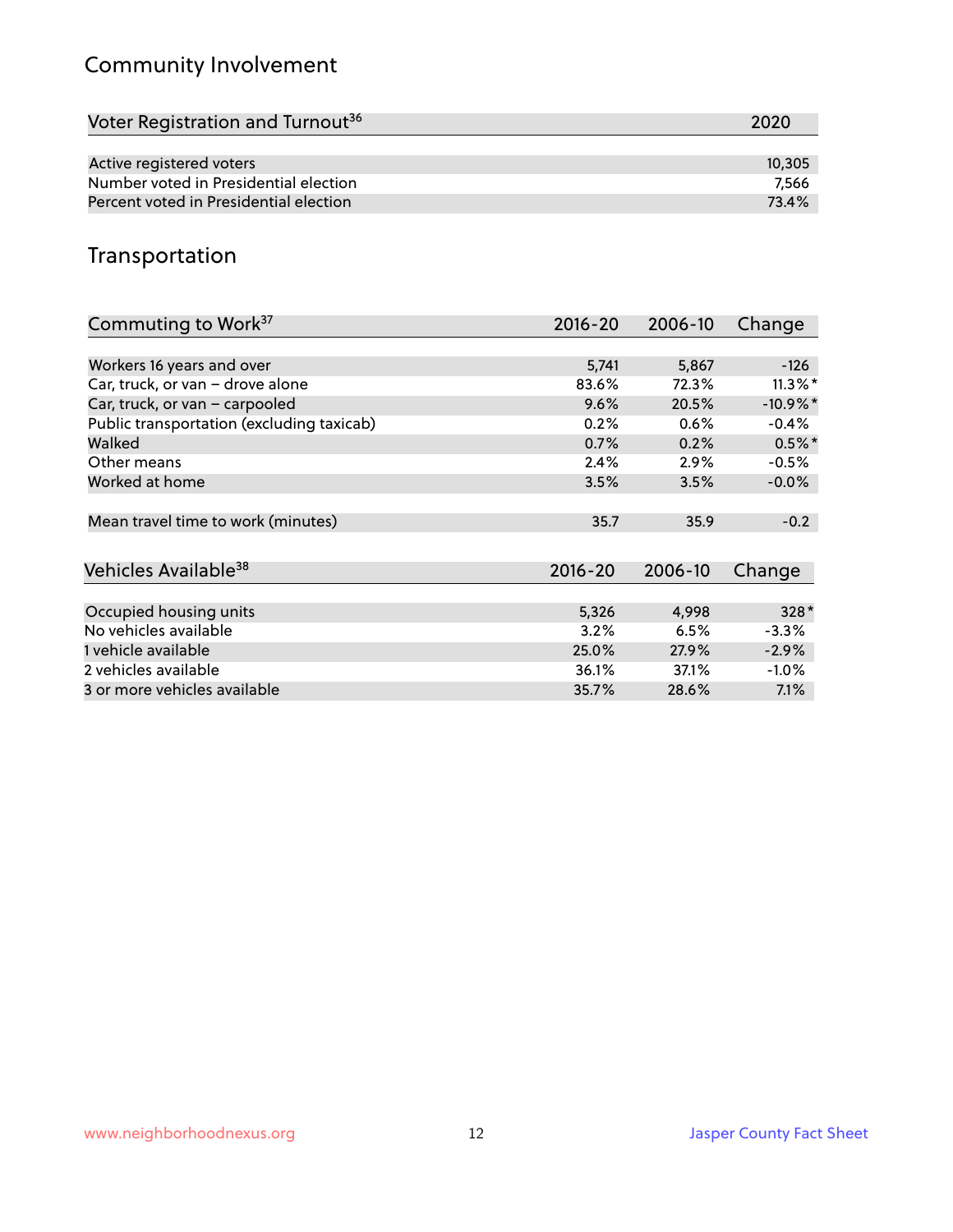#### Health

| Health Insurance coverage <sup>39</sup> | 2016-20 |
|-----------------------------------------|---------|
|-----------------------------------------|---------|

| Civilian Noninstitutionalized Population                | 13,983 |
|---------------------------------------------------------|--------|
| With health insurance coverage                          | 86.8%  |
| With private health insurance coverage                  | 56.3%  |
| With public health coverage                             | 41.8%  |
| No health insurance coverage                            | 13.2%  |
| Civilian Noninstitutionalized Population Under 19 years | 3,461  |
| No health insurance coverage                            | 7.6%   |
| Civilian Noninstitutionalized Population 19 to 64 years | 8,040  |
| In labor force:                                         | 5,760  |
| Employed:                                               | 5,498  |
| With health insurance coverage                          | 82.8%  |
| With private health insurance coverage                  | 12.6%  |
| With public coverage                                    | 5.8%   |
| No health insurance coverage                            | 17.2%  |
| Unemployed:                                             | 262    |
| With health insurance coverage                          | 46.6%  |
| With private health insurance coverage                  | 12.6%  |
| With public coverage                                    | 35.1%  |
| No health insurance coverage                            | 53.4%  |
| Not in labor force:                                     | 2,280  |
| With health insurance coverage                          | 78.4%  |
| With private health insurance coverage                  | 43.1%  |
| With public coverage                                    | 41.1%  |
| No health insurance coverage                            | 21.6%  |

| <b>Health Factors</b> | <b>Most Recent</b> |
|-----------------------|--------------------|
|                       |                    |

| Premature Death (YPLL before age 75 per 100,000 population, age-adjusted) <sup>40</sup> | 9,533.5 |
|-----------------------------------------------------------------------------------------|---------|
| Average number of Physically Unhealthy Days <sup>41</sup>                               | 5.0     |
| Average number of Mentally Unhealthy Days <sup>42</sup>                                 | 5.8     |
| Low Birthweight Births <sup>43</sup>                                                    | 9.9%    |
| Diabetes Prevalence <sup>44</sup>                                                       | 12.5%   |
| HIV Prevalence (per 100,000 population) <sup>45</sup>                                   | 209.8   |
| Rate, Deduplicated ER Visits for Asthma, Ages 0-17 <sup>46</sup>                        | 570.9   |